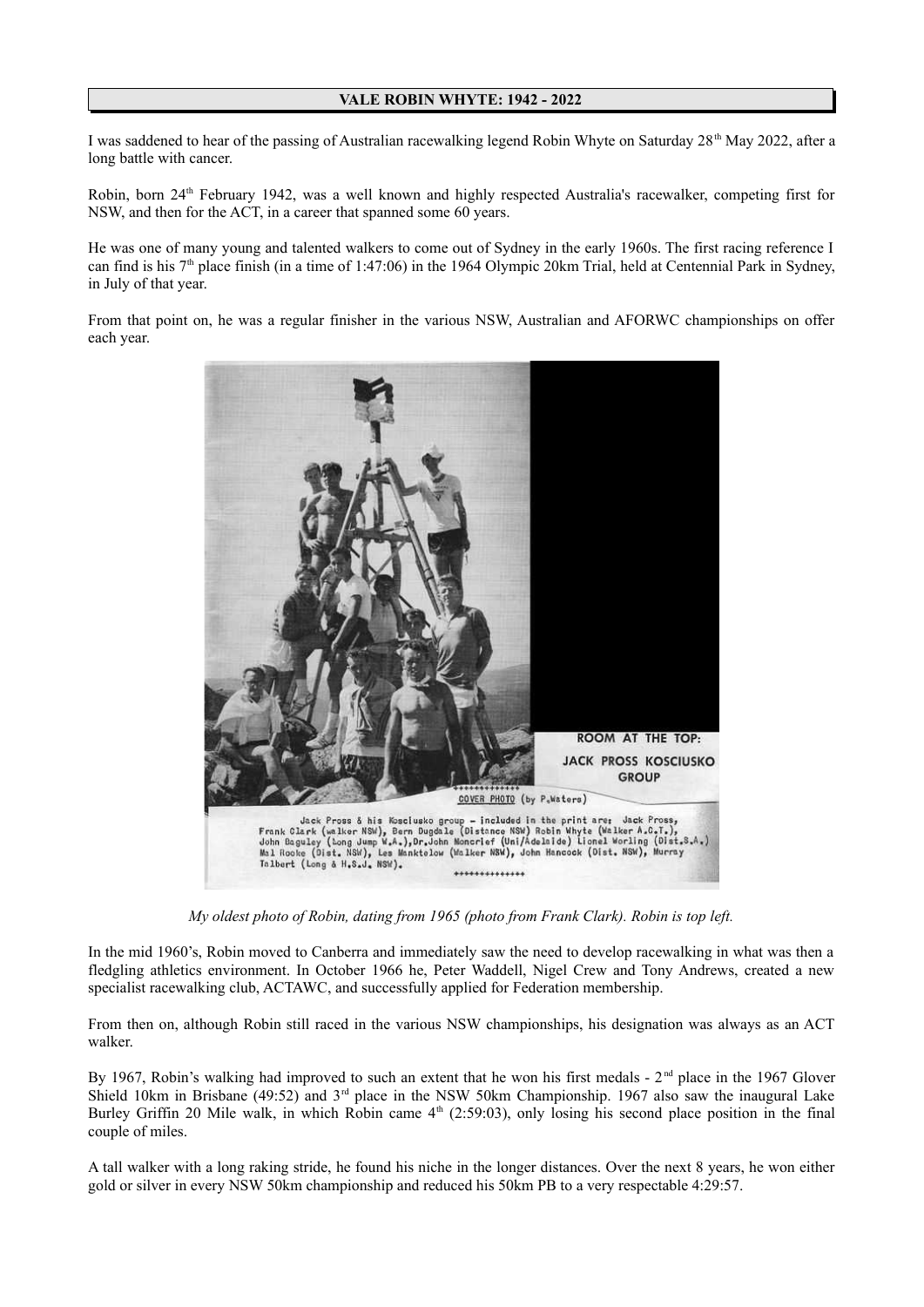| 1968 NSW 50km |   | Robin Whyte | 5.01.56 |
|---------------|---|-------------|---------|
| 1969 NSW 50km |   | Robin Whyte | 4.43.00 |
| 1970 NSW 50km | 2 | Robin Whyte | 4.44.08 |
| 1971 NSW 50km | 2 | Robin Whyte | 4.28.55 |
| 1972 NSW 50km | 2 | Robin Whyte | 4.53.14 |
| 1973 NSW 50km |   | Robin Whyte | 4.34.57 |
| 1974 NSW 50km |   | Robin Whyte |         |
| 1975 NSW 50km |   | Robin Whyte | 4.29.57 |



*Robin, second from left, in a 1970 Australian Championship*

The other event that he made his own was the annual LBG 20 Mile walk in Canberra. After his fourth place in 1967, he embarked on a streak that is unlikely to be matched on the Australian walking front. He started in every LBG 20 Miler from its inception in 1967 until his final start in 2018. Of the 52 starts, he failed to finish on only 5 occasions – a DNF in 1969 and DQs in 1982, 2005, 2016 and 2018. He medaled on two occasions: bronze in 1973 (2:46:13) and silver in 1975 (a PB 2:42:12) and he was a regular top 6 finisher for many years.



*June 2016 marked the 50th anniversary of the first Lake Burley Griffin Carnival in Canberra. To mark the occasion, the camera captured three of the original 20Mile walkers: Robin, Harry Summers (VIC) and Bob Gardiner (VIC), along with Deanna Rahill (NSW) who had competed in the inaugural women's 2 Mile walk*

By the early 1970s, he was amongst our best walkers. He took silver in the 1972 Glover Shield 10km in Brisbane (48:36), bronze in the 1973 Alexander Cup 20km in Sydney (1:39:12) and bronze in the 1975 Alexander Cup 20km in Melbourne (1:37:35).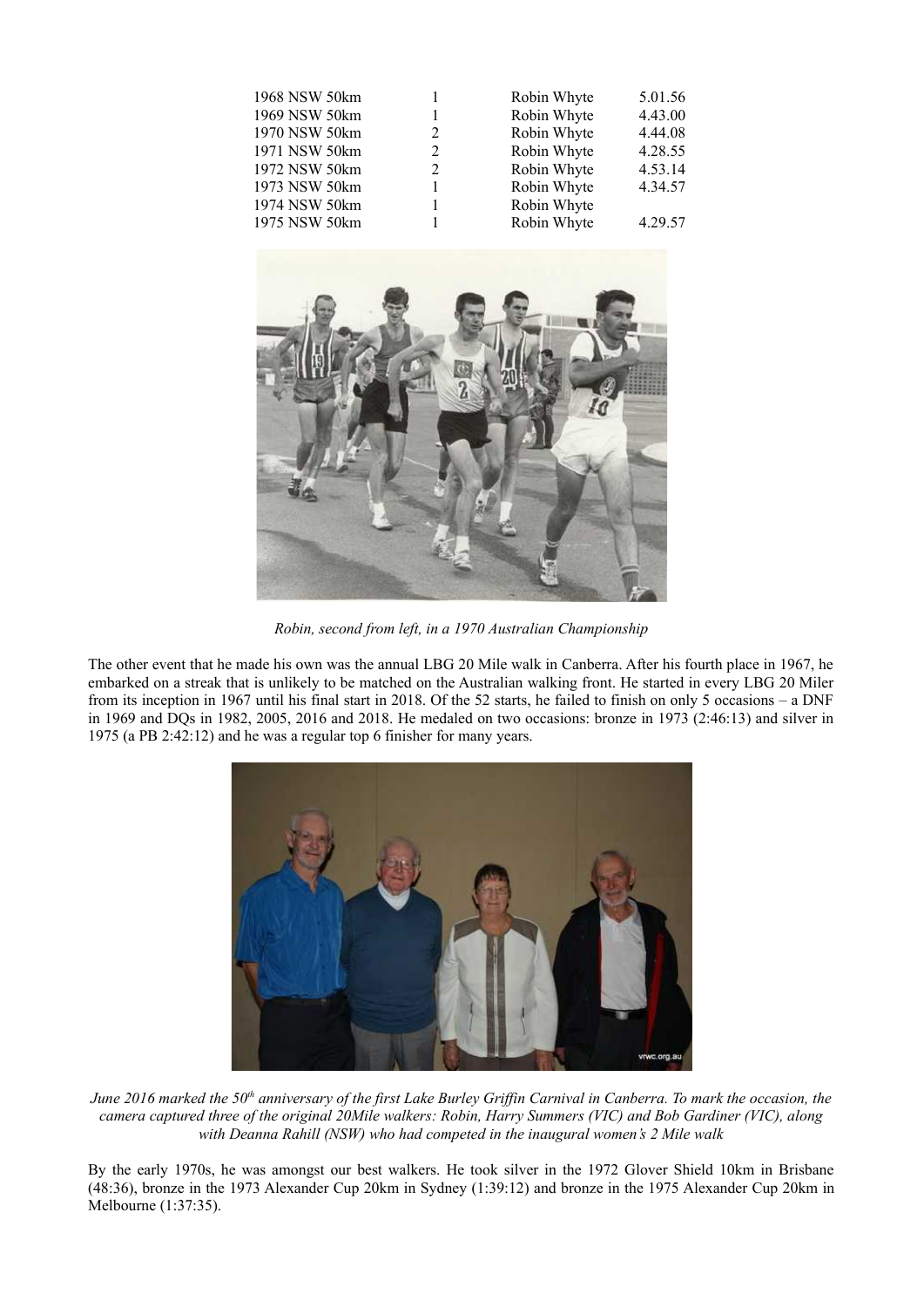1973 saw him win his first Australian Championship, the 50km in Brisbane. Walking on a very tough and hilly course that was anything up to a mile overdistance, his winning time of 4:52:18 did not really reflect the quality of his walk.

He contested the Commonwealth Games and Olympic racewalking trials when they came along, and he was usually in the top 4 or 5, but never quite high enough or fast enough to earn a berth in any Australian team. A typical example was the 20 Mile walk trial for the 1974 Commonwealth Games, held in Canberra in September 1973, The first 4 places read as follows

## **Commonwealth Games Trial, Canberra, Saturday 22 Sept 1973**

| 1. Peter Fullager | <b>SA</b> | 2:37:09 |
|-------------------|-----------|---------|
| 2. Ian Hodgkinson | <b>WA</b> | 2:39:04 |
| 3. Ross Haywood   | VIC       | 2:43:00 |
| 4. Robin Whyte    | ACT       | 2:45:36 |

Perter Fullager, Ian Hodgkinson and Ross Haywood were all selected for the 1974 Commonwealth Games, but it was Robin who would have been next in line.

His next opportunity would be the 1976 Olympics and he started to string some good performances together. A 5 minute PB and  $2<sup>nd</sup>$  place finish in the 1975 LBG 20 Miler (2:42:12), a gold medal and another 5 minute PB in the 1975 NSW 50km championship (4.29.57), a big PB in the 1976 Australian 3000m Track Walk Championship (13:10.2) and a silver in the 1976 Glover Shield 10km (a PB 47:59.8) indicated that he had stepped up to a new level.

He was second to Ross Haywood in the 1976 Olympic 20km Trial, held in Melbourne in April of that year, but his finishing time of 1:38:11 was not deemed to be fast enough and Ross was our only 1976 Olympic walk rep

There was one further chance of an international vest that year, as the IAAF was hosting its own replacement 50km world championship, in lieu of the Olympic 50km walk which had been removed. No trial would be held - selections would be at the selectors' discretion. Willi Sawall (4:12:20.6) and Tim Erickson (4:20:41.5) were well ahead of the opposition, while Robin had the next best 50km time (4:29:59.2), done in winning the NSW 50km Championship the previous year.

Finally, Robin's many years of hard work were rewarded and he was selected as part of a 3 man team, alongside Willi and me, to represent Australia at the IAAF 50km World Championship in Malmö, Sweden. There he finished a creditable  $29<sup>th</sup>$ , his time of 4:30:08 only a few seconds outside his PB. For each of us, it was our first international vest and was a wonderful trip that left lasting memories.

Robin continued to race nationally after this, and he medaled in further NSW 50km championships ( $1<sup>st</sup>$  in 1977 and  $2<sup>nd</sup>$ in 1978), as well as walking in the annual LBG 20 Miler, but his time at the top had come to an end, as younger and faster walkers appeared on the scene.



*Robin (far left) competing in the 1978 Commonwealth Games 30km walk trial at Fishermans Bend in Melbourne*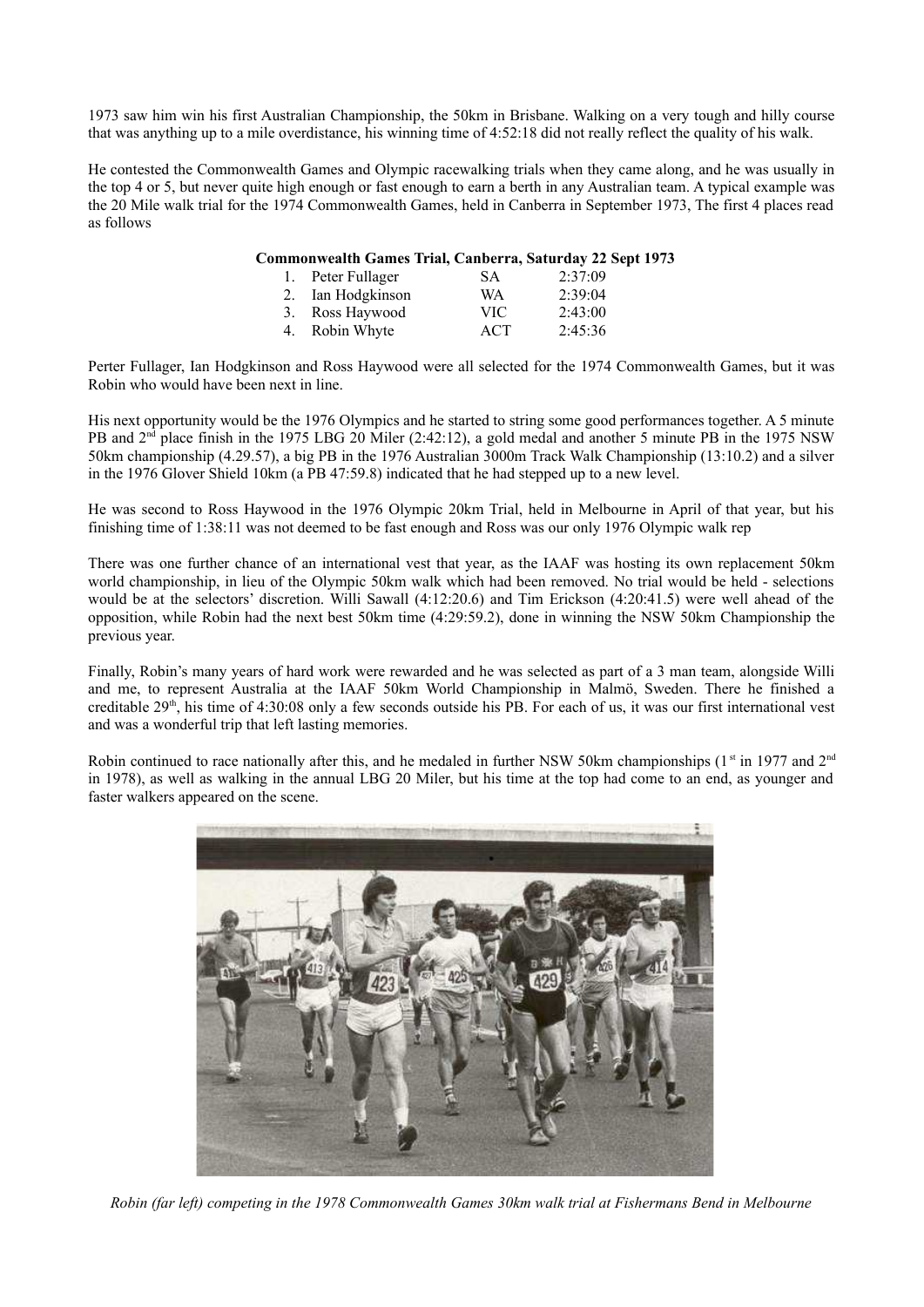Although he remained a regular member of ACT walking teams at the various national championships, he now turned his attention to administration, taking on the role of chief organiser for the LBG Carnival. Under his leadership, the event grew into Australia's premier racewalking carnival, with total entries around the 300 mark throughout the nineties and early 2000's. He would don the ACTRWC vest and race the 20 miler, then oversee the administration of the carnival for the rest of the day, then rush into the evening presentations clutching the results sheets and ready to oversee that final important part of the weekend's activities.

He was awarded life membership of Racewalking Australia in 2001 and, at the time of his passing, was still serving the Federation in the role of Patron.

His introduction to the world of long distance walking was in 1978 when the annual Australian Centurions qualifying event was held in Gosford in NSW. On that occasion, Robin walked the first half with John Smith (who was successful and became C16) and was well on schedule for a successful finish until he withdrew for an hour's rest in the early hours of the Sunday morning - he had completed 110.96km in 13:39:44. He did not return to the track and thus missed his window of opportunity. It would be 18 years until he tried again, this time successfully.

His next attempt was in October 1996 when the George Knott Athletics Track in Clifton Hill, Melbourne, was chosen for the annual Australian Centurions qualifying event. Robin started at a brisk pace (2:45 per lap) which he maintained until the 50 mile mark, walked in continuous rain. At 90km he took his only break for the entire race - a 5 minute rest to change into dry clothes. Then he was off again, maintaining a pace of between 3:00 and 3:30 for the remainder of the race. He was determined not to stop, remembering what had happened the previous time in Gosford. There was never any real likelihood of him retiring and it was a very pleased walker who crossed the line just after 10:30 AM on the Sunday morning. His feet were a mess, with bloodied shoes, and he had to be helped from the track - but this was a small price to pay and only a temporary inconvenience when compared with the great achievement of walking 100 miles inside 24 hours. With his walk, he became Australian Centurion number 29 in a time of **20:37:12**. Just over 3 hours later, Merv Lockyer also finished to become Australian Centurion number 30.



*Robin completes 100 miles in Melbourne in 1996 in pouring rain*

Three years later, in September 1999, he fronted for the annual Australian Centurions qualifying walk, this time at the Coburg Athletics Track in Melbourne. This was our best ever Centurion finish with 7 qualifiers, 5 of them new. Robin was the fourth of the group to finish with a time of **21:34:48**.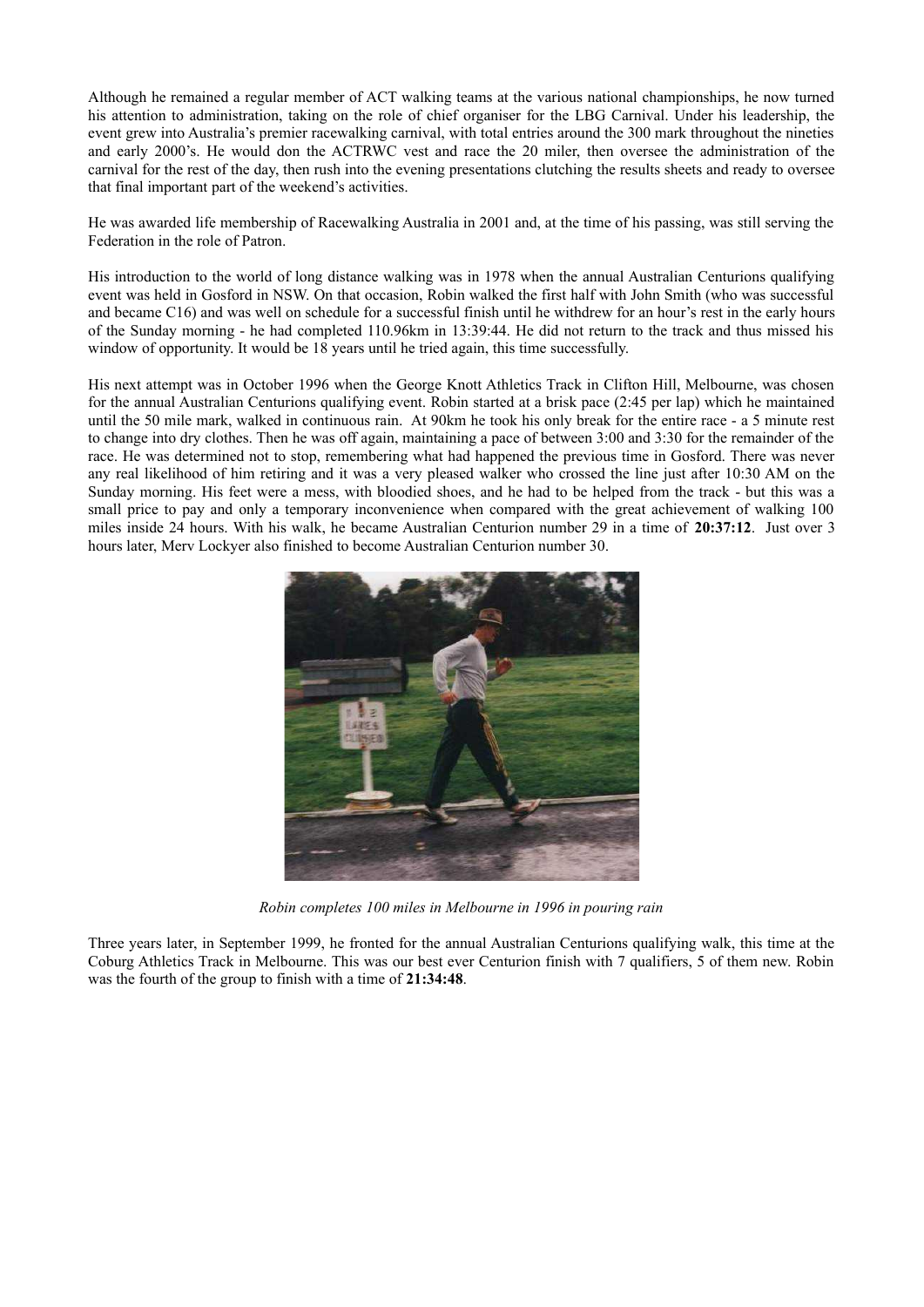

*1999 - Robin is one of 7 centurion finishers Back: Herbert Neubacher, Gerrit de Jong, Gerald Manderson Front: Jill Green, Robin, Carol Baird and Sandra Brown*

Four months later, in January 2000, he was back in action in the annual Coastal Classic 12 Hour Event in Gosford. Showing wonderful form, he won with a new event record of **98.12 km**. This time stood for many years as the Gosford Coastal Classic record and lasted for 11 years as the M55 Australian 12 Hour Record until finally bettered.

In September 2000, he snared his third Australian Centurion finish at the annual qualifying event at Coburg. Aged 58, he strolled through the 100 miles in a time of **22:29:32**.

From then on, he restricted his endeavours to 12 Hour and 6 Hour walks. The Coastal Classic was obviously his favourite event as he competed in it every January until 2007, nearly always finishing in the first 3 and consistently walking around or above 90 km.

He made a welcome return in the 2005 Australian Centurion 24 Hour event at Coburg, taking second place in the inaugural Australian 100km championship with a time of **13:57:09**.

A couple of years later, in August 2007, he entered the 12 Hour event at the Australian 48 Hour Championships carnival on the Gold Coast, Queensland. Not really expecting anything special given his current level of training, he surprised even himself with his performance, passing the 50 Mile mark in 10:53:50 and covering a final 12 Hour distance of 88.301 km to set two new M65 Australian records. His long stride was perfect for the long distances and he covered the miles quickly and seemingly without undue effort.

Robin's appearances in the long distance events were now less frequent as his other activities take precedence, but he did make the occasional foray onto the track, usually to set some new age group record or another. His last major long distance walk was in the 2017 Australian Centurions qualifier in Melbourne, when he set three M75 records: 6 Hours (49.406km), 50 Miles (10:55:16) and 12 Hours (85.997km). They will take some beating!

He loved to compete, and he was in attendance at every ACTRWC club race. My stats indicate he toed the start line in 40 races in 2017, in 37 races in 2018 and in 33 races in 2019.